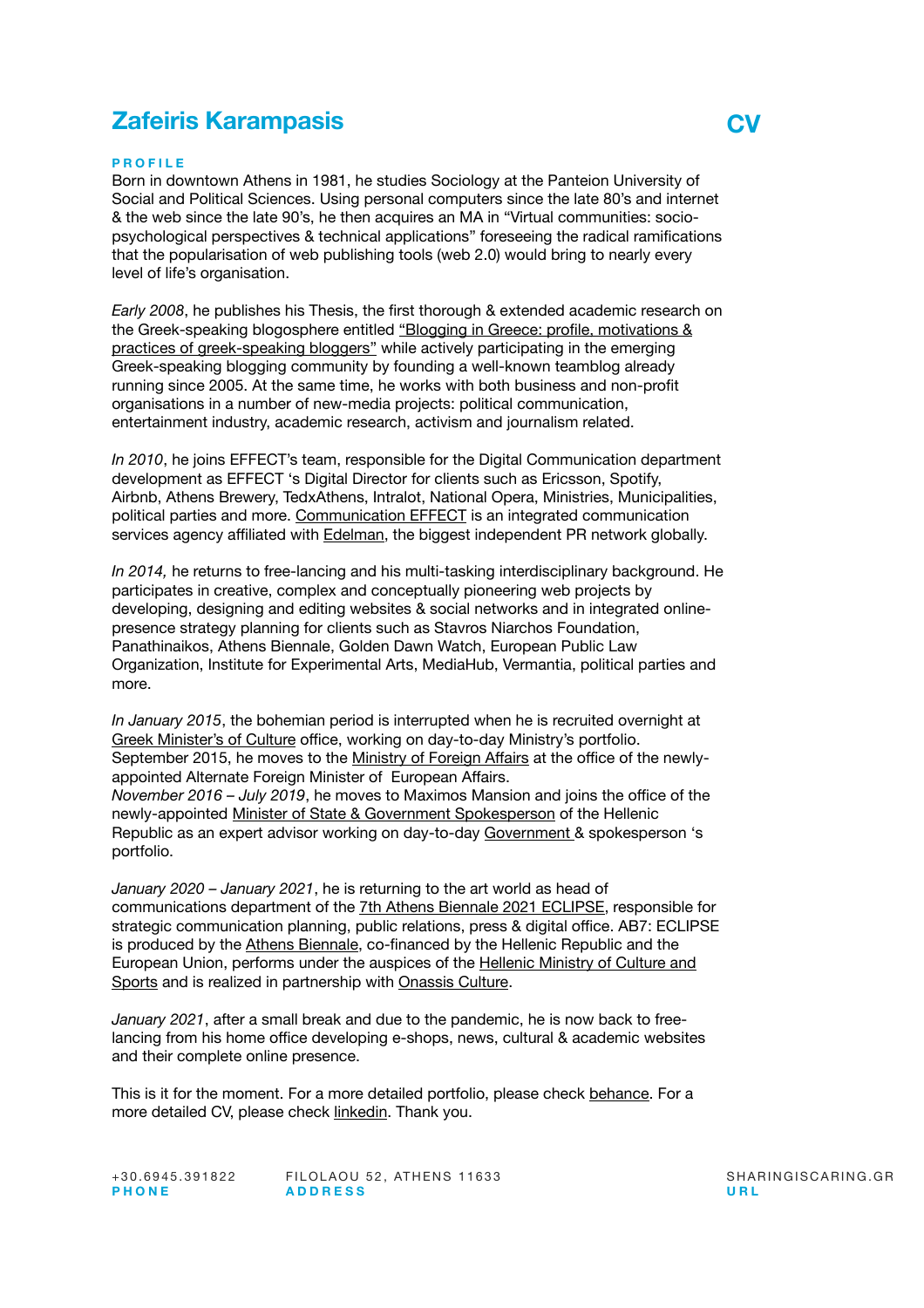#### **EXPERIENCE**

**ATHENS BIENNALE - HEAD OF COMMUNICATIONS.** 2020-2021 Strategic communications planning, public relations, press & digital office for the 7th Athens Biennale ECLIPSE. Co-financed by the Hellenic Republic and the European Union, under the auspices of the Hellenic Ministry of Culture and Sports, in partnership with Onassis Culture.

**HELLENIC REPUBLIC - MINISTER OF STATE & GOVERNMENT SPOKESPERSON, POLITICAL & COMMUNICATION OFFICE.** 2016-2019 Special advisor. Working on day-to-day Government's portfolio, spokesperson's briefings, web communicarions, campaigner.

**HELLENIC REPUBLIC - ALTERNATE FOREIGN MINISTER FOR EUROPEAN AFFAIRS, POLITICAL & COMMUNICATIONS OFFICE.** 2015-2016 Special advisor. Working on day-to-day Ministry's portfolio of EU affairs. Press office.

**HELLENIC REPUBLIC - MINISTER OF CULTURE, POLITICAL & COMMUNICATIONS OFFICE.** 2015 Special advisor. Working on day-to-day Ministry's portfolio. Press office.

**FREELANCER, STRATEGIC COMMUNICATION SERVICES. 2014-PRESENT**  Integrated online-presence strategy planning. Websites & social networks development, design & editing. Campaigner.

*Panathinaikos F.C. | MEDIAHUB S.A. | Association of Social Anthropologists Greece | Nema Media | Golden Dawn Watch | Vovousa Festival | Institute for Experimental Arts | Âme Nomâde | Frank Tailor | Drosero | Void Network | Argaleios guesthouse | Green Evolution | Eleni Kanellopoulou | Olga Stefatou | Nikos Xydakis electoral campaigns | Greens & DIMAR electoral campaign | Sporos | Demos | Ellada21 | Comparative & International Education Review | What Street Party | George Danopoulos | Hellenic Society for the Study of Inborn Errors of Metabolism*

**CARAVAN PROJECT, PLOT & ID DESIGNER - WEB PRODUCTION.** 2014 Anthropological & educational documentary project on existential issues in the years of Greek Crisis. Proposal desing, plot design, process design, brand id design, web production. Project's being funded by Stavros Niarhos Foundation.

**ATHENS BIENNALE, CURATORIAL TEAM - COMMUNICATION OFFICE.** 2013 4th Athens Biennale AGORA at the former Athens Stock Exchange building. Content co-production & co-management. System co-design & co-management. Community co-building & co-management. Web articulation co-design & co-management.

**COMMUNICATION EFFECT S.A., DIGITAL DIRECTOR.** 2010-2014 Communications. Web. Content. Branding. Developing, designing, administrating, content managing, consulting, integrating online-presence & strategy planning. Websites, campaigns & socialmedia accounts.

Airbnb | Ericsson | HP | Spotify | Δήμος Αθηναίων | Εθνική Λυρική Σκηνή | TedxAthens | Expedia | Europa | EPLO | Αθηναϊκή Ζυθοποιία | UP Greek Tourism | Intralot | ΥΠΕΚΑ | Υπουργείο Παιδείας | ΚτΠ ΑΕ | ΔΕΗ | Οικολόγοι Πράσινοι | Εκπαιδευτήρια Δούκα | CQS | Dandy gourmet | Vermantia | Petros Efthimiou | Mantzouranis Law Fifm | ΤΕΧΑΝ | Θέατρο Οδού Κεφαλληνίας

**LEFT MEDIA S.A., WEB PRESENCE ARTICULATION & CAMPAIGN MANAGEMENT.** 2009

Political Communication Web Strategy Planning, Social Media consultantation, website administration. A large-scale web-strategy plan which combined political communication, journalistic reporting and traditional marketing for Synaspismos (party), Syriza (party), Avgi (newspaper), Sto Kokkino (radio station), idrima poulantza (institute). Redesigning, building, updating the websites and the related mechanisms in the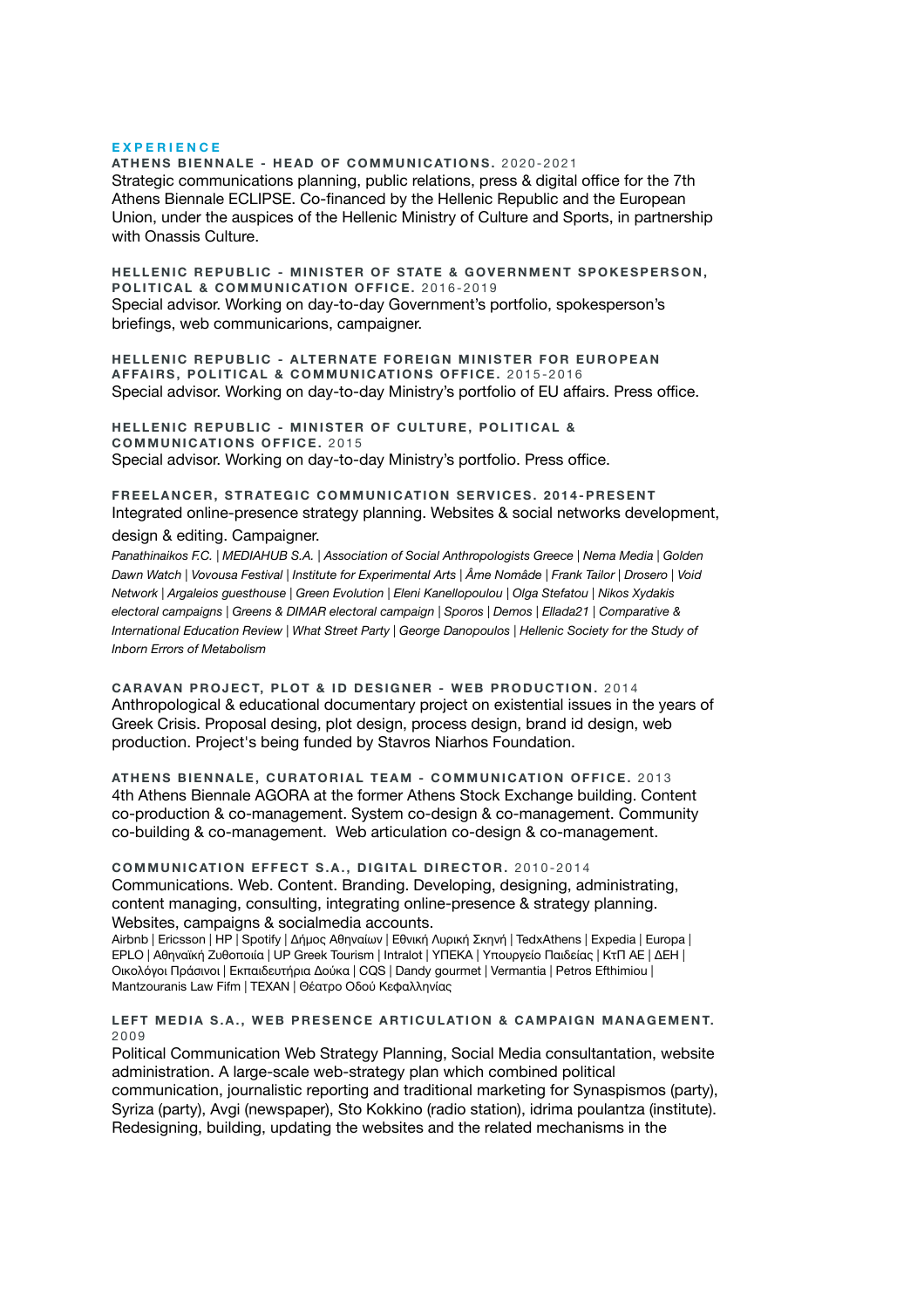organization inwards and outwards. Employment of the EU-elections campaing [syriza.eu] in collaboration with UPset.

**PEGASUS INTERACTIVE S.A., INTERACTIVE WEBSERIES.** 2008 dikiasou.com - the first greek, interactive web-series (40episodes) Script writting. Social media consultantation. Marketing assistance, Information Architecture. Website administration.

### **EDUCATION**

**PANTEION PANEPESTIMION IKONOMIKON KAI POLITICON EPISTIMON** — PHD CANDIDATE, 2009

How social subjects can address to physical space problems using virtual space tools. «Social media as a means of expression, co-operation, auto-organization and collective action: internet use during #griots». Keywords: Web communication, social media, sociology, political communication, media theory.

**PANTEION PANEPESTIMION IKONOMIKON KAI POLITICON EPISTIMON** — MA, 2005-2008

MA 2-years program: «Virtual Communities : Psycho-Sociological Perspectives & Technical Applications». MA *Thesis:* [«Blogging in Greece: profile, motivations &](http://pandemos.panteion.gr/getfile.php?uri=http://localhost:8080/fedora/objects/iid:536/datastreams/PDF1/content&mimetype=application%2Fpdf&filename=Karampasis+Zafeiris.pdf)  [practices of greek-speaking bloggers»](http://pandemos.panteion.gr/getfile.php?uri=http://localhost:8080/fedora/objects/iid:536/datastreams/PDF1/content&mimetype=application%2Fpdf&filename=Karampasis+Zafeiris.pdf)

**PANTEION PANEPESTIMION IKONOMIKON KAI POLITICON EPISTIMON** — FIRST DEGREE, 2000-2005 Sociology.

## **SKILLS**

**COMMUNICATION ONLINE STRATEGY.** Web communication concepteur | Website & web presence development | Content production, curation & management | UI & User experience| Interactivity architecture, engineering & management | Web editing, administrating | Social media & Word of mouth marketing (womm) | Monitoring - Analyzing - Reporting - Optimizing | Team management & community building | Online (ad) campaign planning & execution | seo & sem | New media project management | Web political communication management | Brand building | Live coverage **COLLABORATIVE GOVERNANCE.** Team management & community building | Collaborative Planning Processes | Collaboration platforms | Organizational culture | Crowdsourcing | Knowledge management

**FIELD RESEARCH.** Journalism | Internet research | data mining | observation | participant observation | field notes | in-depth interviews | focus groups & group interviews | media-use diaries and other forms self-documentation | documents and other artifacts | content analysis | questionnaires and surveys | SPSS processing | participant feedback | cultural probes | scenarios | personae/archetypes | mappings | participatory design

**OTHER IMPORTANT**. Multimedia Writing & editing skills | journalistic skills | 100% technical understanding with web designers, developers & software engineers for more sophisticated projects needs | Zeitgeist hunter | Textual & visual poetic flavor **EXPERTISE.** Digital Communication Strategy. Web Content Management. Teamwork. Website Development. Content Strategy. Social media. Journalism. Digital Communication. Research. Analysis. Information Architecture. Digital Curation. Social Media. Community Building. Web Editing. New Media. Project Management. Copywriting. Social Networking. Online Publishing. Wordpress. Blogging. Twitter. Facebook. English. Non-profits. Social Media Marketing. Online Reputation Management. Editing. Usability. Press Releases. Administrative Work. Crowdsourcing. Online Research. Photography. Music. Public Speaking. Brainspotting. Online